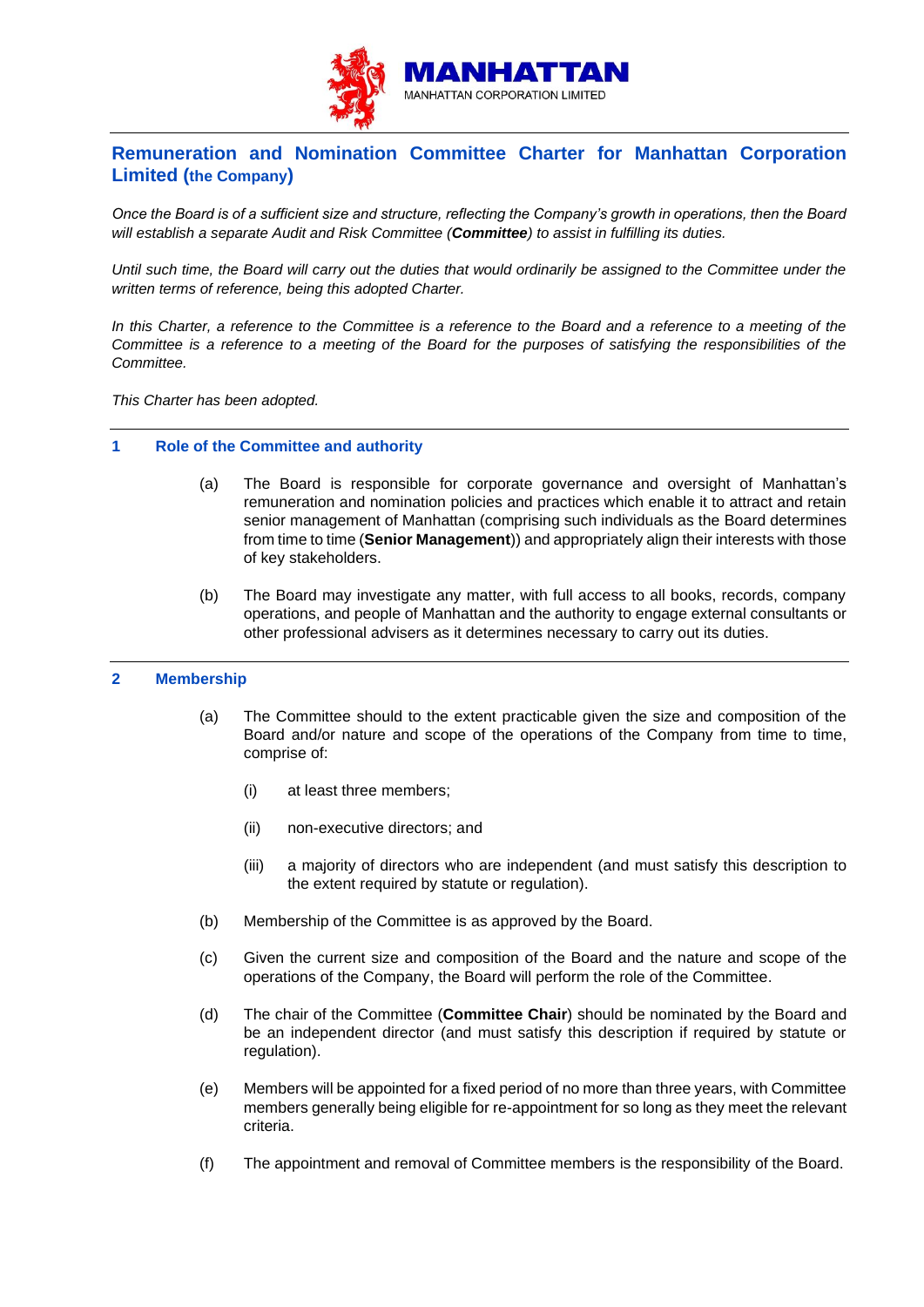- (g) A Committee member may resign as a member of the Committee upon reasonable notice in writing to the Committee Chair.
- (h) If a Committee member ceases to be a director of the Board their appointment as a member of the Committee is automatically terminated with immediate effect.
- (i) The Company Secretary is secretary to the Committee.

# **3 Meetings**

- (a) The Committee will meet at least once annually or as frequently as is required to undertake its role effectively.
- (b) Any Committee member may, and the Company Secretary must upon request from any member, convene a meeting of the Committee.
- (c) The Committee may invite any executive or other staff member to attend all or part of a meeting of the Committee.
- (d) The Committee may, with the approval of the Committee Chair, seek independent advice from external consultants to enable the Committee to properly carry out its functions and meet its objectives.
- (e) The proceedings of all meetings will be minuted by the Company Secretary.
- (f) A quorum for any meeting will be at least two Committee members.
- (g) The Committee may request the human resources manager to provide any information or carry out any task that may be necessary to enable the Committee properly to carry out its functions and meet its objectives.
- (h) The Committee must obtain approval from the Committee Chair before obtaining advice from external consultants.

# **4 Duties and Responsibilities**

- (a) The Committee's key responsibilities and functions are to discharge its responsibilities in relation to Manhattan's:
	- (i) recruitment of directors and Senior Management, including:
		- (A) undertaking appropriate checks (including as to the person's character, experience, education, criminal record and bankruptcy history) before appointing a director or Senior Manager; and
		- (B) ensuring Manhattan enters into a written agreement setting out the appointment terms with the individual personally (except where a bona fide professional services firm is being engaged on an outsourced basis, in which case, the agreement may be with that entity);
	- (ii) remuneration policies, including:
		- (A) evaluating and approving the remuneration packages (including fixed remuneration, short term and long-term incentives and any other benefits or arrangements) of the executive directors and other members of Senior Management;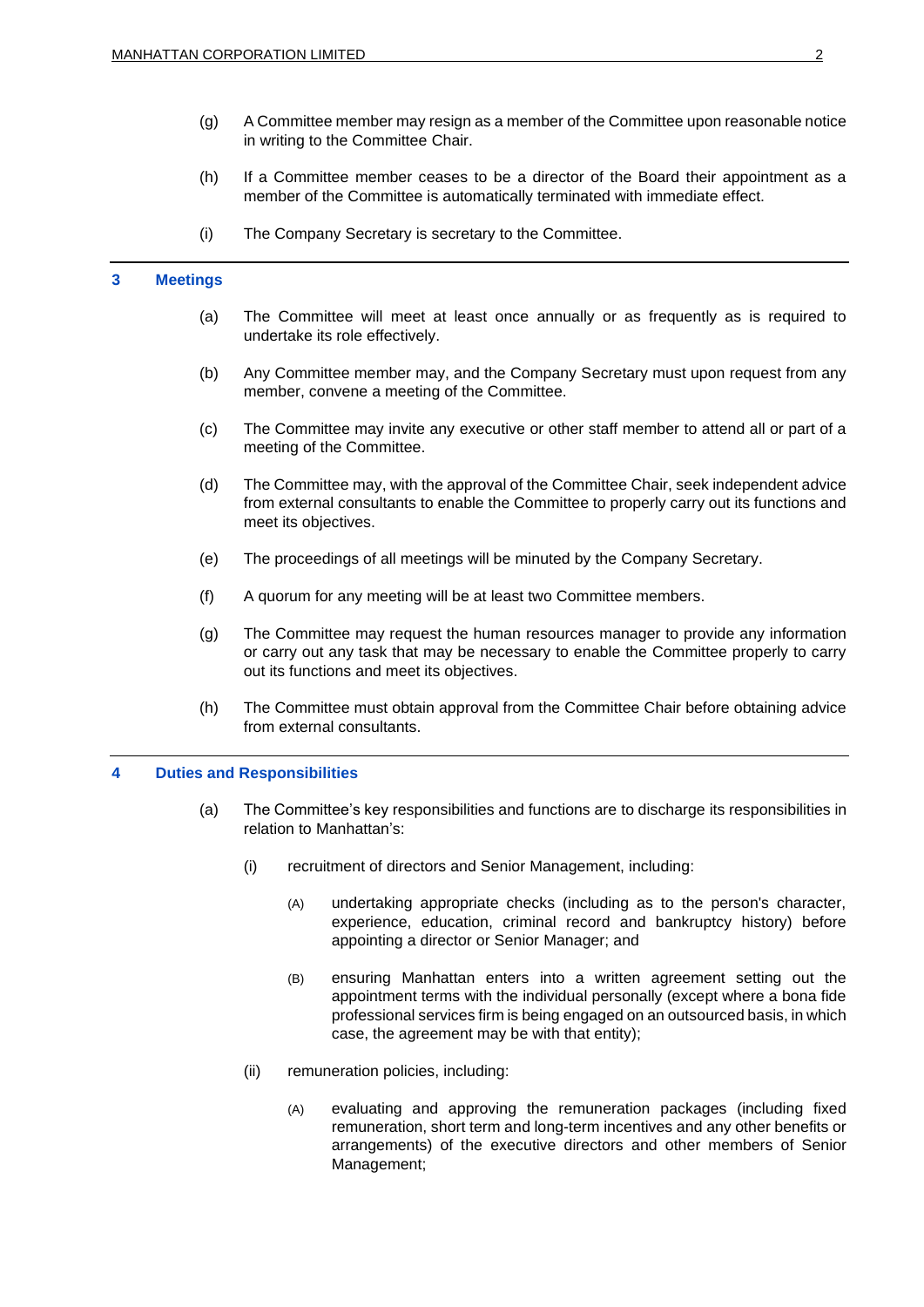- (B) ensure the incentives for the , executive directors and other members of Senior Management encourages them to pursue growth and success without rewarding conduct contrary to Manhattan's statement of values or risk appetite;
- (C) evaluating and approving the remuneration arrangements for non-executive directors;
- (D) monitoring compliance with the non-executive director remuneration pool as established by the Constitution, or as subsequently amended by shareholders, and recommending any changes to the pool; and
- (E) engagement of external remuneration consultants;
- (iii) short and long-term incentive plans, including:
	- (A) plan terms and conditions;
	- (B) performance hurdles, if any;
	- (C) invitations to participation in offers and the terms of participation;
	- (D) achievement of performance criteria (if any) and the final level of any payments, grants or allocations; and
	- (E) the ability to claw back performance-based remuneration from nonexecutive directors, executive directors and Senior Management where appropriate;
- (iv) equity plans, including:
	- (A) amendments to the terms of existing plans within the parameters of those plans;
	- (B) administration and operation of plans, including but not limited to determining disputes and resolving questions of fact or interpretation concerning the various plans; and
	- (C) the ability to claw back performance-based remuneration from nonexecutive directors, executive directors and Senior Management where appropriate;
- (v) Board composition and performance, including:
	- (A) the appropriate size, composition and diversity of the Board;
	- (B) the appropriate criteria (necessary and desirable skills and experience) for appointment of directors;
	- (C) recommendations for the appointment, composition, re-election and removal of directors;
	- (D) recommendations for the composition of Board committees;
	- (E) the terms and conditions of appointment to and retirement from the Board;
	- (F) ensuring that an effective induction process is in place for newly appointed directors (including, where appropriate, training on key accounting matters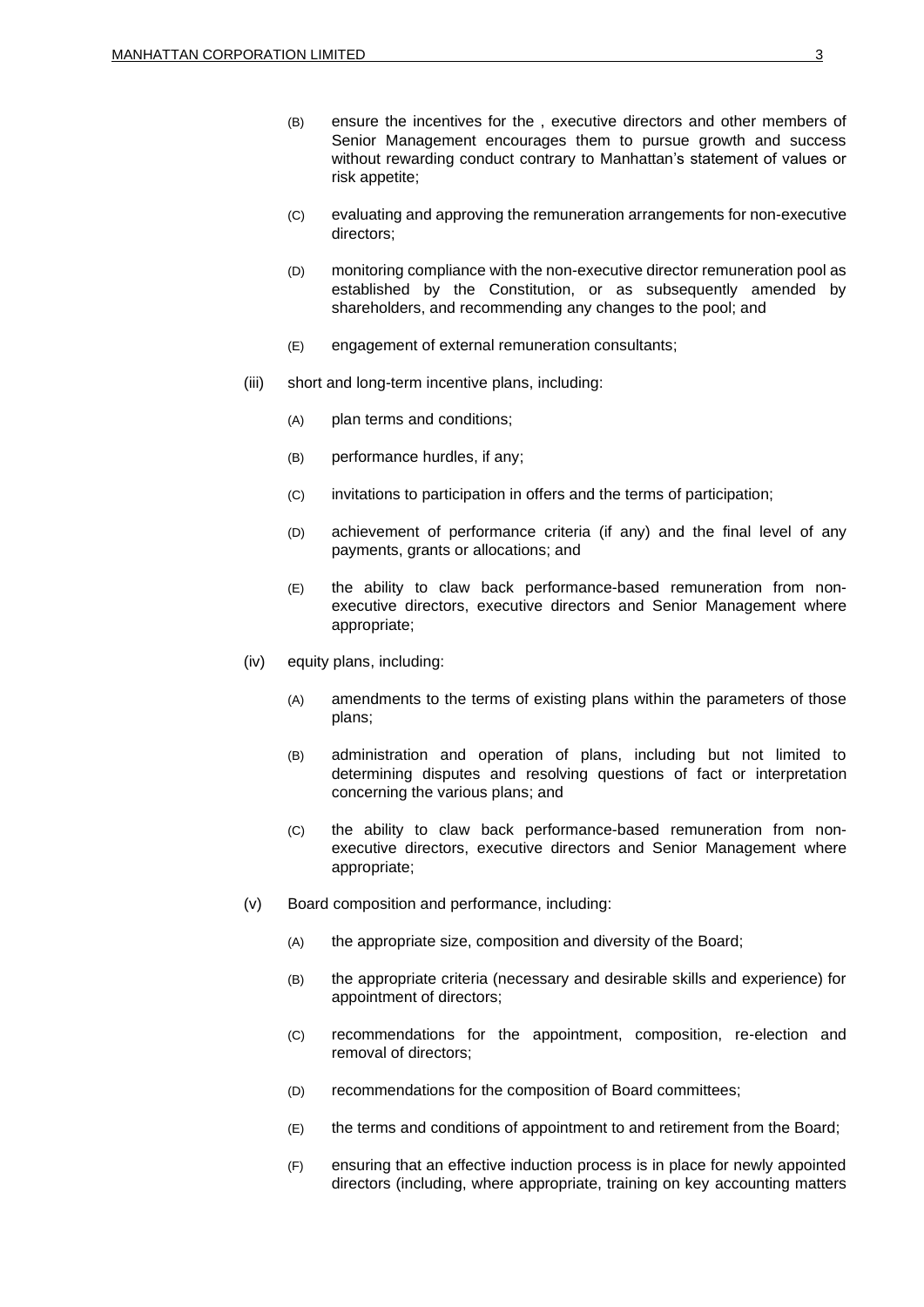and on the responsibilities of directors in relation to Manhattan's financial statements) and review of those induction procedures;

- (G) regularly assessing whether the directors as a group have the skills, knowledge and experience to deal with new and emerging business and governance issues;
- (H) ensuring that continuing directors are provided with appropriate professional development opportunities to develop and maintain the skills and knowledge needed to perform their role as a director effectively;
- (I) the evaluation of the Board's performance; of the Board, its committees and directors;
- (J) appointing, reviewing the performance of, remunerating and replacing the chair of the Board;
- (K) the time non-executive directors are expected to devote to Manhattan's affairs and whether directors are meeting that requirement; and
- (L) review of development and succession plans for Directors and Senior Management; and
- (vi) reviewing the performance of the Chief Executive Officer and any other Senior Management against guidelines approved by the Board; and
- (b) The Committee must also oversee remuneration related disclosures required in annual statutory reporting, if any, and provide advice on the Board on approval of those disclosures. Such disclosure may include Manhattan's policies and practices regarding the remuneration of, and the potential claw back of any performance-based remuneration from, non-executive directors, executive directors and Senior Management.

# **5 Reporting**

The Committee should compile a report on all matters relevant to the Committee's role and responsibilities at least annually.

#### **6 Selection and appointment process**

- (a) In searching for and selecting new directors for the Board, the Committee may adopt certain criteria to make recommendations to the Board, including the candidate's background, experience, professional skills, personal qualities, gender, capability of the candidate to devote the necessary time and commitment to the role, potential conflicts of interest and independence and whether their skills and experience will complement the existing Board.
- (b) With respect to the selection of candidates for the Board:
	- (i) the Committee will develop a Board skills matrix to identify any 'gaps' in the skills and experience of the directors on the Board, and if thought appropriate, will implement such a matrix and disclose it in Manhattan's annual report;
	- (ii) the Committee will take into consideration Manhattan's Diversity Policy in selecting new directors for the Board.
	- (iii) the Committee will obtain assistance from professional intermediaries to identify and assess the suitability of Board candidates;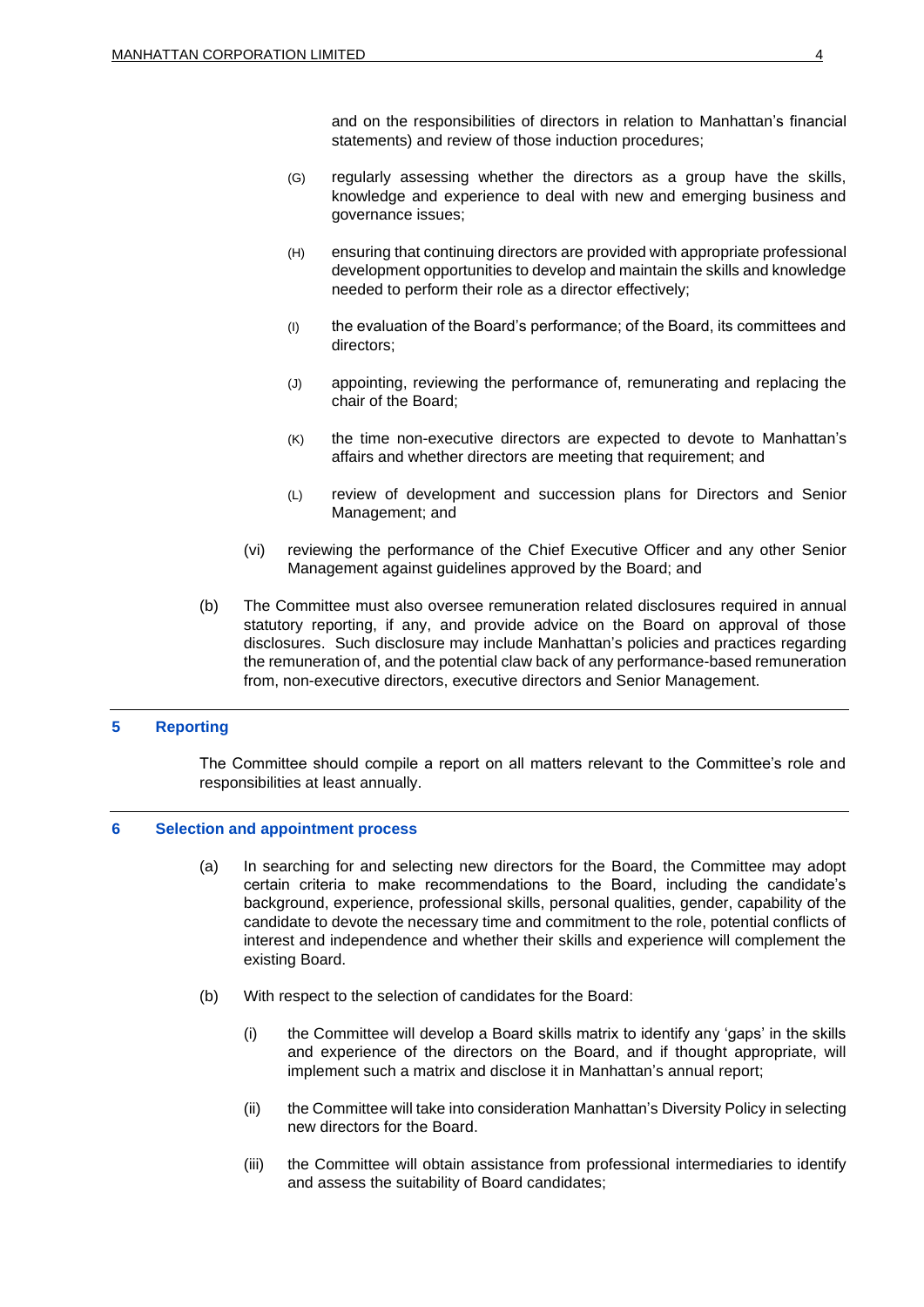- (iv) the Committee will undertake appropriate checks in respect of each candidate;
- (v) the names of candidates submitted for election or re-election as directors at a shareholder meeting should be accompanied in the notice of meeting by all material information in its possession relevant to a decision on whether or not to elect or re-elect a director, including:
	- (A) confirmation that Manhattan has conducted appropriate checks into the candidate's background and experience and if those checks have revealed any information of concern, that information;
	- (B) biographical details, including skills, experience, competencies and qualifications and information sufficient to enable an assessment of the independence of the candidate;
	- (C) a statement by the Board as to whether it supports the nomination of the proposed candidate(s) and a summary of the reasons why;
	- (D) details of relationships between:
		- 1 the candidate and Manhattan; and
		- 2 the candidate and directors of Manhattan;
	- (E) directorships held;
	- (F) particulars of other positions which involve significant time commitments;
	- (G) any interests, positions, associations or relationships that might influence, or reasonably be perceived to influence, in a material respect that candidate's capacity to bring independent judgement on matters before the Board;
	- (H) the term of office currently served by any director subject to re-election; and
	- (I) any other particulars required by law.

# **7 Committee Performance**

- (a) The Board will, at least once in each year, review the membership of the Committee to determine its adequacy for current circumstances.
- (b) The Committee shall make an evaluation of its performance at least once every two years to determine whether it is functioning effectively by reference to current best practice.

#### **8 Claw back policy**

- (a) If Manhattan becomes aware of a material misstatement in its financial statements for any of its immediately preceding three financial years or some other event has occurred which, as a result, a non-executive director, executive director or Senior Manager should not have received some or all its performance-based remuneration (**the Overpayment**), the Board may claw back that Overpayment in accordance with the terms of the applicable incentive or equity plan. Such claw back may involve:
	- (i) requiring the non-executive director, executive director or Senior Manager to pay back the Overpayment; or